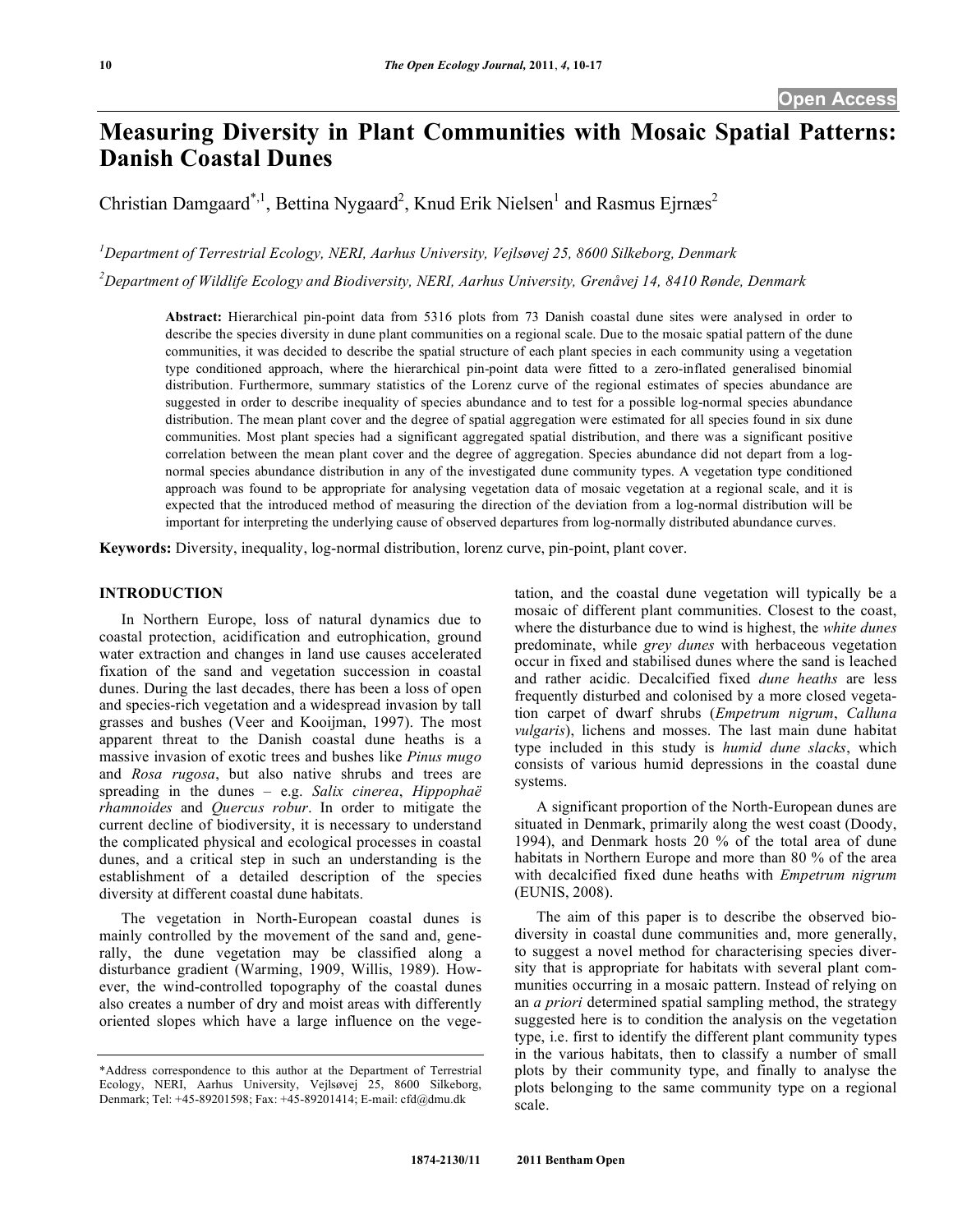The species diversity at the regional scale will be sampled in many relatively small plots that belong to the same community type and the distribution of each species will be summarized by the three parameters in the zeroinflated generalised binomial distribution (Damgaard, 2009). For each species that was observed in a specific plant community, the spatial arrangement of the species was characterised by a parameter that measured the probability of observing the species at a site, and conditioned that a species was present at a site, two parameters that measure the expected mean cover and the spatial aggregation of the species, respectively. Using such a conditioned approach, the observed spatial structure of a specific plant community will be independent of the specific spatial arrangement of the different plant communities that form the mosaic vegetation, and thus independent of local physical and chemical gradients. We expect that the reporting of these three parameters of the zero-inflated generalised binomial distribution, which have been shown to give a good description of hierarchical pin-point cover data (Damgaard, 2009), will enable a more fruitful comparison between other North-European coastal mosaic dune communities and the investigated Danish coastal dune communities.

The Lorenz curve is used for describing the inequality of species abundance and the shape of the species abundance curve of the different communities (Wittebolle *et al.*, 2009). The reason for using the Lorenz curve for summarising inequalities in species cover distributions is twofold: i) the properties of the Lorenz curve and the associated Gini statistic are well known and have become the standard procedure for measuring inequalities in studies of the size distribution in plant populations as well as in economics (Weiner and Solbrig, 1984, Sen, 1973), ii) the shape of the Lorenz curve is mathematically closely linked to the lognormal distribution (Damgaard and Weiner, 2000), which has been considered a suitable null-model of species abundance curves (Preston, 1948, Sugihara, 1980, Magurran, 2004, McGill and al., 2007), and has been suggested as an indication of a relatively undisturbed ecosystem in the sense that if the species abundance curve is log-normally distributed, then the plant community may be assumed to be selforganized and little disturbed by exceptional external factors such as pollution (Halloy and Barratt, 2007, Gray, 1981, Kevan *et al.*, 1997). Furthermore, it has recently been suggested that if communities are highly uneven, or if there is extreme dominance by one or a few species, then the functioning of the ecosystem is less resistant to environmental stress (Wittebolle *et al.*, 2009).

The use of the Lorenz curve allows a classification of how the observed species abundance curve deviates from log-normal, i.e., is the deviation due to relatively many rare species or few very abundant species (Damgaard and Weiner, 2000). Thus, the use of the Lorenz curve allows a direct link between the shape of the species abundance curve, the measurement of inequality, a suitable null model, and a classification of how the species abundance curve deviates from the null model, and this direct link is an important advantage compared to other measures of species evenness which are unrelated to suitable null models of species abundance.

# **MATERIALS AND METHODS**

#### **Site Description and Sampling Methods**

The monitoring of the conservation status of Danish dunes was conducted in coastal dunes where one or more of three habitats in the Annex 1 of the Habitats Directive (EU, 1992) were present: 1) Fixed coastal dunes with herbaceous vegetation ('grey dunes') (type 2130), 2) Decalcified fixed dunes with *Empetrum nigrum* (type 2140) and 3) Humid dune slacks (type 2190). The Danish monitoring programme encompasses 73 coastal dune sites (Fig. **1**) with 20-60 randomly placed plots, where species abundances of higher plants is measured by the pin-point method in frames of 50 cm x 50 cm with 16-grid point (Kent and Coker, 1992, Svendsen *et al.*, 2005). In 2004 to 2006, a total of 5316 coastal dune plots were sampled, and the habitat type of each plot was determined by the use of national field keys (Fredshavn, 2004) based on the Interpretation Manual (European Commission 2007). For more details on the sampling procedure see http://www.dmu.dk/International/ Monitoring/NOVANA/.

#### **Ordination and Classification of Habitat Types**

An initial clustering and classification of the dune plots was conducted in order to divide plots into floristically welldefined plant communities for the subsequent statistical analyses. We considered it inappropriate to work directly on the field determination of the habitat types, as these are defined geomorphologically rather than ecologically (European\_Commission, 2007). The dune habitats contain long and important ecological gradients in moisture and pH as well as disturbance and therefore they hold a considerable floristic variation. Herbaceous dunes include both green and grey dunes (pH-gradient), dune heaths include both dry and wet dunes (moisture gradient) and dune slacks include both acidic mires and alkaline fens (pH-gradient). Furthermore, the field classification involves an element of subjective decision that we have decided to replace with a statistical classification merely based on the floristic composition, but supervised by the field determination of the habitat type.

First, we performed separate TWINSPAN classifications in order to divide the plots into two major groups within each of the three habitat types. Second, the six dune classes were used as *a priori* classes in a supervised classification model using ordination scores from DCA-ordination (of 5316 plots and 711 species) to predict class membership (Ejrnæs *et al.* 2004). Finally, we performed an Indicator Species Analysis (Dufrene and Legendre, 1997) in order to facilitate our interpretation of the model predictions (The details of the classification method is further explained in Damgaard *et al.*, 2008).

### **Plant Cover**

Two important characteristics of the distribution of plant species has to be taken into account when describing the distribution of cover: i) plant species do not occur everywhere possible and the data will, consequently, be zeroinflated, i.e. in some sites a specific plant species may be totally absent due to random extinction events and/or limited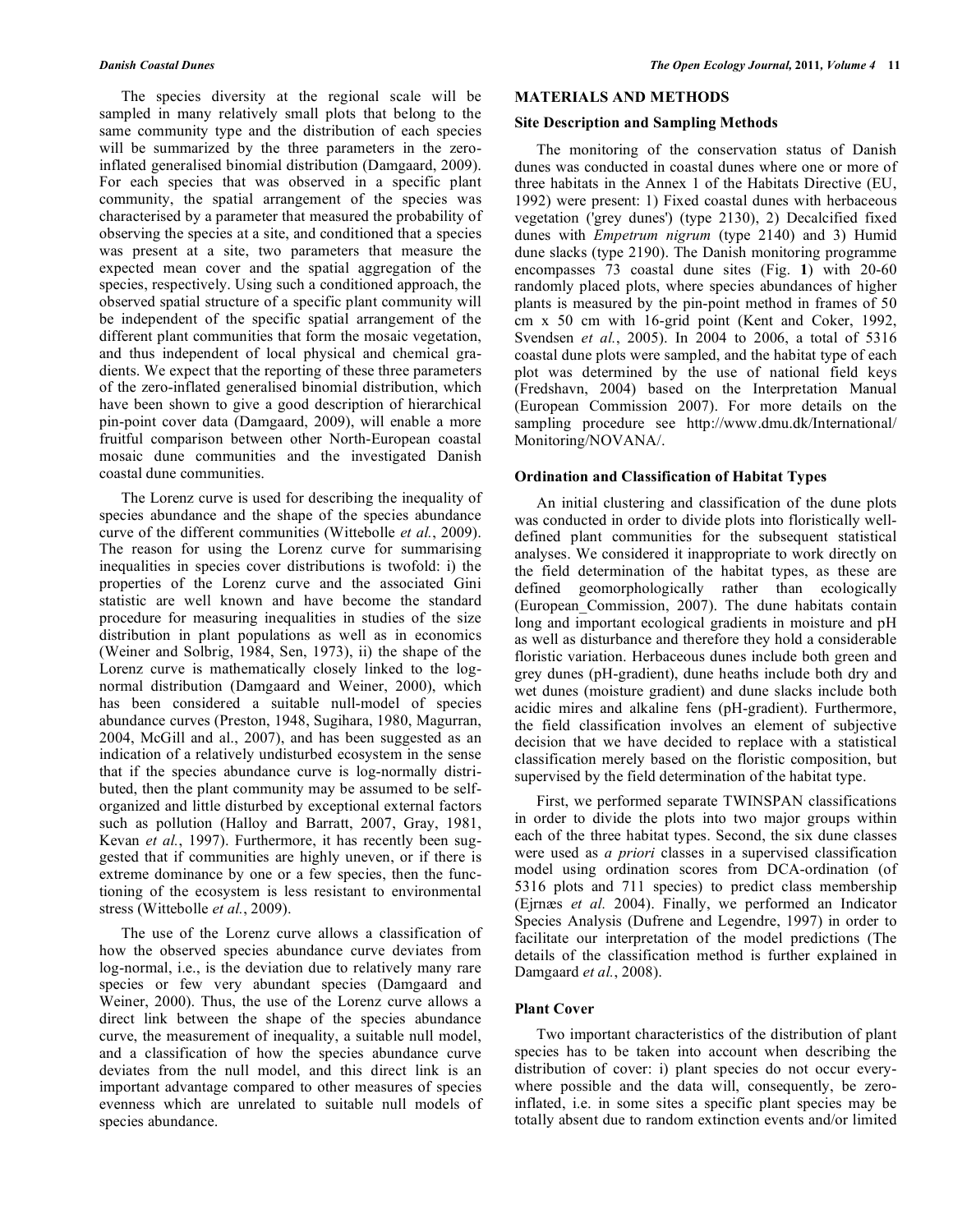

**Fig. (1).** Map of Denmark with the 73 costal dune sites where the data in the present study was sampled. The legend shows the most abundant habitat type for each site.

possibility of the plant to colonise the habitat (Rees *et al.*, 2001, MacArthur and Wilson, 1967, Cordonnier *et al.*, 2006, Leibold *et al.*, 2004), ii). If a plant species is present at the sites, the abundance of different plant species generally displays aggregated spatial patterns within the site due to e.g. the size of the plant, clonal growth, and limited seed dispersal, and plant cover data will typically be over-dispersed relative to random expectations (Herben *et al.*, 2000, Stoll and Weiner, 2000, Pacala and Levin, 1997). Consequently, the mean and spatial variance of the plant cover of each plant species at the regional scale (here defined as all Danish coastal dunes) were estimated for each dune community type using a zero-inflated generalised binomial distribution,

$$
f_Y(y;n,p,q,\delta) = \begin{cases} p + (1-p) \frac{\phi\left(\frac{(1-q)(1-\delta)}{\delta},n\right)}{\phi\left(\frac{1}{\delta}-1,n\right)} & y = 0\\ (1-p) \left(\begin{array}{c} n \\ y \end{array}\right) \frac{\phi\left(q\left(\frac{1}{\delta}-1\right),y\right)\phi\left(\frac{(1-q)(1-\delta)}{\delta},n-y\right)}{\phi\left(\frac{1}{\delta}-1,n\right)} & 0 < y \le n \end{cases}
$$
(1)

where the parameters are explained in Table 1, and  $\varphi$  is the Pochhammer function,  $\phi(x, n) = \Gamma(x+n)/\Gamma(x) = x(x+1)...(x+n-1)$ (Damgaard, 2009, Damgaard *et al.*, 2008, Damgaard, 2008). The mean is independent of  $\delta$  and, thus, equal to the mean of the uncorrelated zero-inflated binomial distribution;  $E(Y) = (1 - p) n q$ . The variance, however, does depend on the intra-class correlation parameter  $\delta$ ;  $Var(Y) = (1-p) n q (1 - q(1-p) n + \delta(n-1)) + \delta(n-1)),$ 

and, more specifically, if  $\delta > 0$ , then the variance of the number of hits will be augmented relative to the binomial distribution.

**Table 1. The Parameters in the Zero-Inflated Generalised Binomial Distribution**

| Parameter        | <b>Description</b>                                                                                                                                                                                                                                                                                                                                                                       |  |  |  |  |
|------------------|------------------------------------------------------------------------------------------------------------------------------------------------------------------------------------------------------------------------------------------------------------------------------------------------------------------------------------------------------------------------------------------|--|--|--|--|
| $\mathcal{Y}$    | Number of times a specific plant species is hit in a pin<br>point frame.                                                                                                                                                                                                                                                                                                                 |  |  |  |  |
| $\boldsymbol{n}$ | Number of grid points in the grid point frame $(n = 16)$ .                                                                                                                                                                                                                                                                                                                               |  |  |  |  |
| $\boldsymbol{p}$ | Probability that the plant species is absent from a site. The<br>parameter is estimated as: number of sampled plots from a<br>specific community type from stations where the species<br>has not been found/number of sampled plots from a<br>specific community type                                                                                                                    |  |  |  |  |
| q                | Expected plant cover in a specific community type if the<br>species is found at the site                                                                                                                                                                                                                                                                                                 |  |  |  |  |
| $\delta$         | Intra-plot correlation of pin-point hits. For plant species<br>with an average large cover or plant species that tend to be<br>spatially aggregated, e.g. clonal plants, the number of hits<br>within a pin-point frame are positively correlated. The<br>hypothesis of no correlation (binomial distributed hits)<br>may be tested in a likelihood ratio test by setting $\delta = 0$ . |  |  |  |  |

The hierarchically structured pin-point plant cover data was fitted to the zero-inflated generalised binomial distribution, and the adequacy of the fitted model was assessed by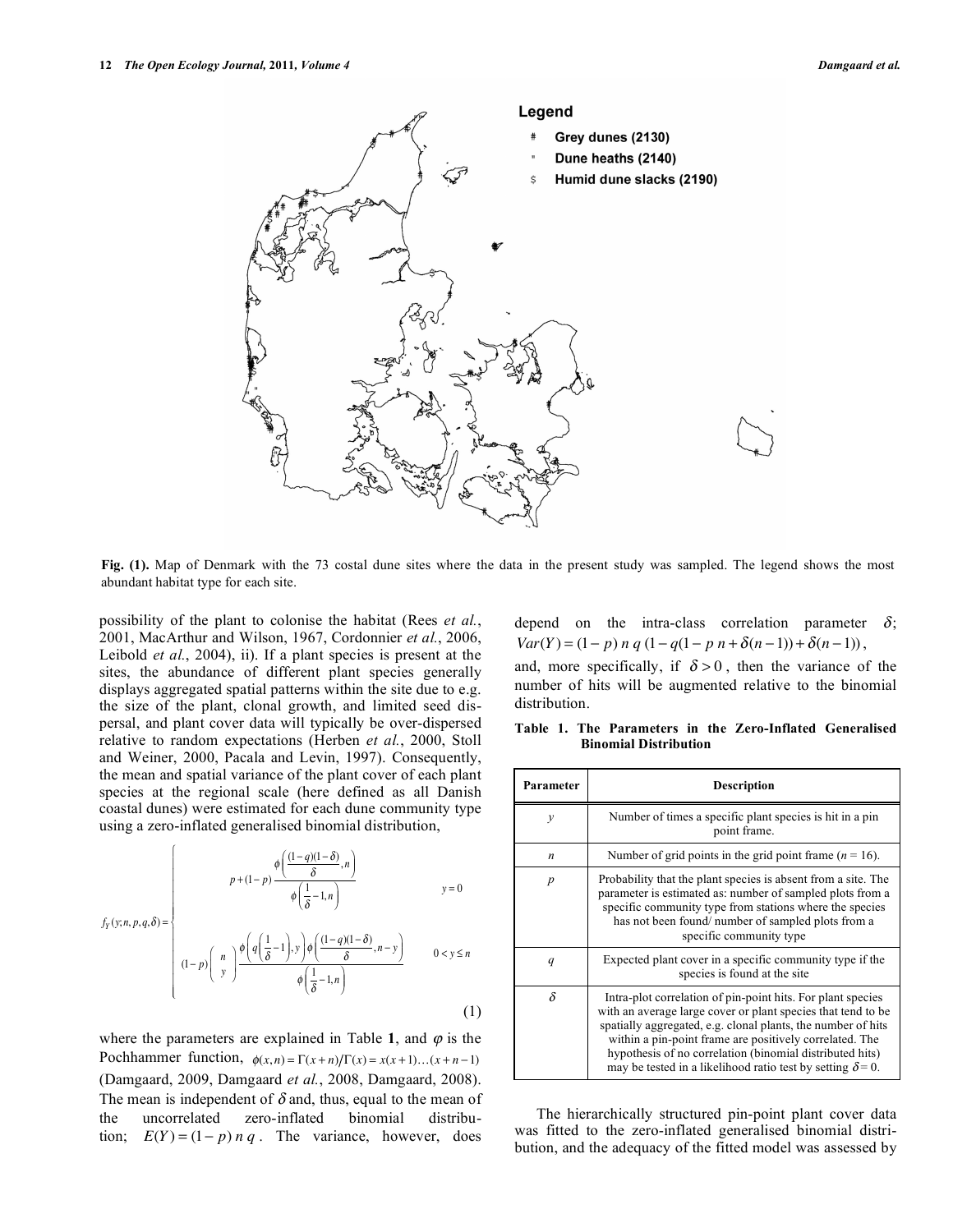visual inspection of plots of the observed and expected plant cover distributions from plant cover data where the species was positively known to be present (Damgaard, 2009).

Since the probability of absence is smaller or equal to the probability of not being found, the estimates of the probability that a plant species is absent from a site (*p*) are weighted by the number of plots investigated at the site. This also ensures that the estimate of the mean plant cover in the zero-inflated generalised binomial distribution is comparable to the empirical mean of the plant cover data. For dominant species, the probability of detection is relatively high even when the intra-plot correlation is high. For example, if  $q >$ 0.05,  $d = 0.7$ , and 40 plots are investigated, then the probability of detection is larger than 0.99.

#### **Diversity Indices**

In order to summarise the distribution of the plant cover of the different plant species and to characterize the vegetation, it is common to calculate different indices of biodiversity (Magurran, 2004, Jost, 2007). The different indices summarise different aspects of biodiversity, and here we use the number of species as well as the Shannon and Simpson diversity measures. These measures are related by:

$$
{}^{k}D = \left(\sum_{i=1}^{S} p_{i}^{k}\right)^{\frac{1}{1-k}}
$$
 (2)

where *S* is the number of species,  $p_i$  the estimated mean plant cover of species *i*, and *k* is the order of the diversity index (Béla, 1995, Jost, 2007). That is, if *k* = 0 then *D* = *S*), if  $k \rightarrow 1$ , the expression is equal to the exponential form of the Shannon index ( $Exp(H)$ ), and if  $k = 2$ , the expression is equal to the Simpson index  $(1/H)$ . Consequently, if the order *k* is increased, then the weight of the dominant species is increased in the indices (Jost, 2007).

The inequality in the species cover distribution was characterised by the Lorenz curves, where the cumulative proportion of species (after they are ordered according to mean cover) is plotted against the corresponding proportion of cumulative total cover (Lorenz, 1905). The shape of the Lorenz curve is summarised by the Gini coefficient, which is a direct measure of inequality (Gini, 1912, Dagum, 1980), and the Lorenz Asymmetry Coefficient (LAC) (Damgaard and Weiner, 2000), which is a measure of the departure from the log-normal distribution. Statistical inferences on the observed LAC may be obtained using the bootstrap technique, and if LAC is not significantly different from one, the species cover distribution may be assumed to be lognormal (Damgaard and Weiner, 2000). If LAC < 1, the inequality in the distribution of plant cover is primarily caused by relatively many rare species, and if  $LAC > 1$ , the inequality in the distribution of plant cover is primarily caused by a few, very abundant, species (Damgaard and Weiner, 2000).

#### **RESULTS**

#### **A Priori Classification of Dune Plots**

The position of the 5316 dune plots along the first two ordination axes of the DCA analysis is shown in Fig. (**2**). The first axis could be interpreted as a moisture gradient, ranging from very dry grey dunes with *Corynephorus* 



**Fig. (2).** Projection in ordination space of the 5316 dune plots and the six predicted coastal dune community types according to the supervised classification model. The "grey dune" plots are shown in red triangles, dune grasslands in open blue circles, dry dune heathland in green squares, wet dune heathland in yellow diamonds, nutrient poor dune slack in blue triangles and nutrient rich dune slacks in enclosed blue circles.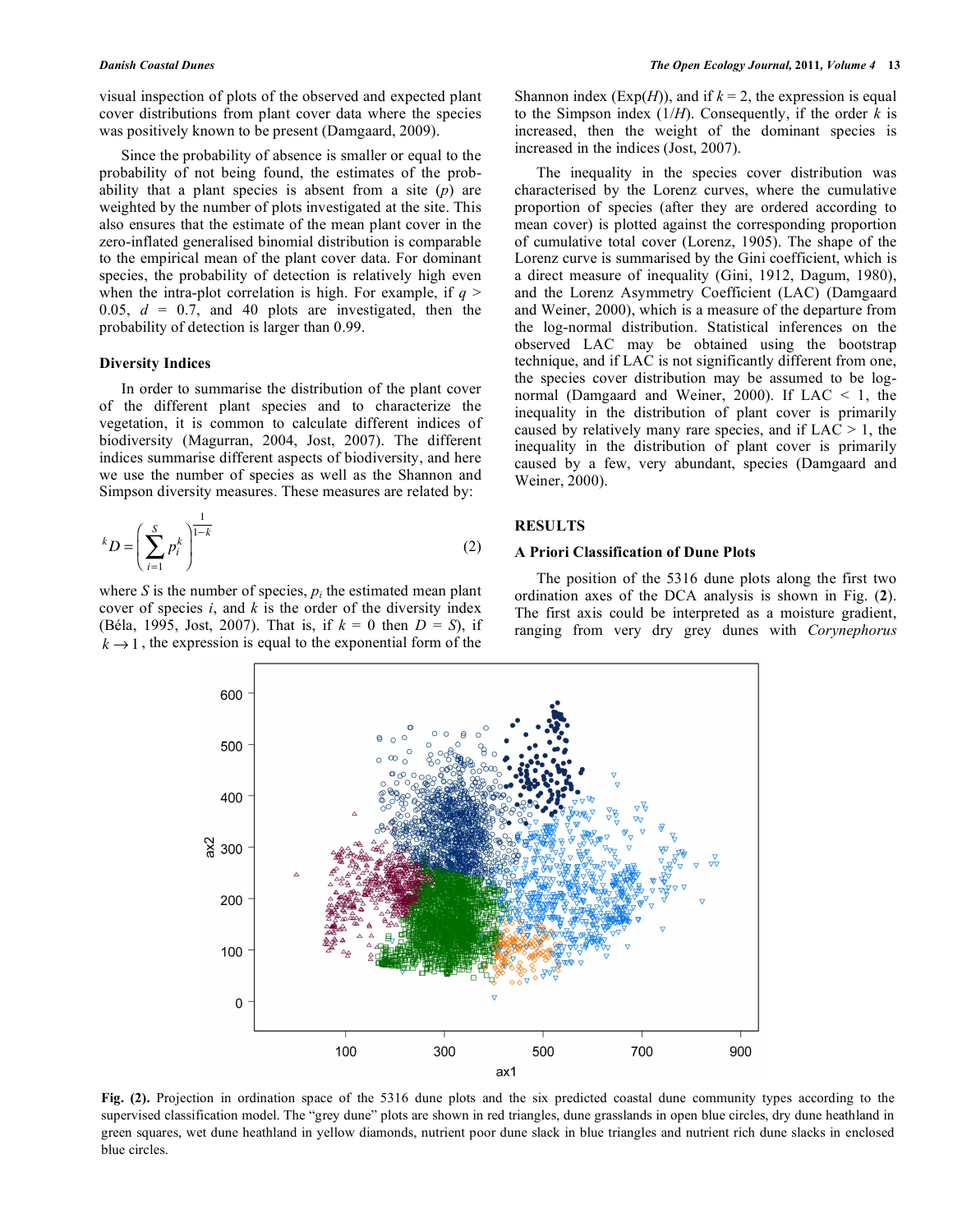*canescens,* lichens and bryophytes such as *Polytrichum piliferum* and *Racomitrium spp.* to pioneer vegetation in rather wet humid dune slacks with *Sphagnum* spp., *Juncus bulbosus, Drosera intermedia* and *Rhynchospora fusca.* The second axis ranges from dune heathland with *Vaccinium uliginosum, Erica tetralix, Juniperus communis* and *Empetrum nigrum* to dune grassland with *Tanacetum vulgare, Festuca arundinacea* and *Lolium perenne* and nutrient rich dune slacks with *Iris pseudacorus, Peucedanum palustre* and *Phalaris arundinacea*. This floristic gradient, thus, corresponds to a combined gradient in pH and nutrient availability.

#### **Plant Cover**

The plant cover data were partitioned into the six classified community types, and the cover data of each observed species were fitted to the zero-inflated generalised binomial distribution (equation **1**) for each community type. The fitted parameters of the five most typical species for each dune community type (i.e. the species with the highest

Table 2. Estimated Plant Cover of the Dominant Species in each of the Six Coastal Dune Communities: Grey Dune (GD), Dune Grassland (DG), Dry Dune Heathland (DH), Wet Dune Heathland (WH), Nutrient Poor Dune Slacks (PS), Nutrient Rich Dune Slacks (RS). The Three Parameters (p, q, and  $\delta$ ) are Defined in Equation 1. In the Column Marked P( $\delta$  = 0), the Probability for the Test that the Local Distribution of the Plant may be Assumed to be Uncorrelated is Shown. The Regional Estimates of the Mean and Variance of Plant Cover are given in the Last Two Columns. The Estimated Plant **Cover of all Observed Plant Species may be found in the Electronic Supplement Table S1**

| <b>Species</b>                | Community              | $\boldsymbol{p}$ | q        | $\pmb{\delta}$ | $P(\delta=0)$      | Mean     | Variance |
|-------------------------------|------------------------|------------------|----------|----------------|--------------------|----------|----------|
| Corynephorus canescens        | GD                     | 0.283892         | 0.026848 | 0.459007       | ${}< 0.0001$       | 0.019226 | 0.009367 |
| Cladonia sp.                  | GD                     | 0.178628         | 0.031654 | 0.450475       | ${}_{0.0001}$      | 0.026    | 0.012353 |
| Dicranum scoparium            | GD                     | 0.274322         | 0.032423 | 0.586703       | ${}_{0.0001}$      | 0.023528 | 0.014154 |
| Ammophila arenaria            | GD                     | 0.155502         | 0.091225 | 0.450427       | ${}_{0.0001}$      | 0.077039 | 0.035032 |
| Campylopus introflexus        | GD                     | 0.575758         | 0.011913 | 0.762475       | ${}_{0.0001}$      | 0.005054 | 0.003916 |
| Galium verum                  | DG                     | 0.415473         | 0.002622 | 0.102549       | ${}_{\leq 0.0001}$ | 0.001533 | 0.000244 |
| Festuca rubra                 | DG                     | 0.366762         | 0.007609 | 0.117971       | ${}_{0.0001}$      | 0.004818 | 0.000841 |
| Agrostis capillaris           | DG                     | 0.302292         | 0.017513 | 0.334907       | ${}_{0.0001}$      | 0.012219 | 0.004584 |
| Rumex acetosella              | DG                     | 0.126074         | 0.00903  | 0.306858       | ${}_{0.0001}$      | 0.007892 | 0.002748 |
| Carex arenaria                | DG                     | 0.008596         | 0.121072 | 0.301181       | ${}_{0.0001}$      | 0.120032 | 0.036507 |
| Calluna vulgaris              | DH                     | 0.059539         | 0.257534 | 0.624938       | ${}_{0.0001}$      | 0.2422   | 0.120309 |
| Polypodium vulgare            | DH                     | 0.112125         | 0.020099 | 0.229517       | ${}_{0.0001}$      | 0.017845 | 0.004896 |
| Hypnum jutlandicum            | DH                     | 0.816601         | 0.138755 | 0.499893       | ${}_{0.0001}$      | 0.025447 | 0.014524 |
| Vaccinium uliginosum          | WH                     | 0.036364         | 0.439714 | 0.509215       | ${}_{0.0001}$      | 0.423724 | 0.134949 |
| Erica tetralix                | WH                     | 0.036364         | 0.279526 | 0.348645       | ${}_{0.0001}$      | 0.269362 | 0.078299 |
| <b>Bryopsida</b>              | WH                     | 0.042424         | 0.348531 | 0.55242        | ${}_{0.0001}$      | 0.333745 | 0.131127 |
| Pinus mugo                    | WH                     | 0.775758         | 0.008157 | 0.202041       | 0.000119           | 0.001829 | 0.000469 |
| Juncus arcticus ssp. balticus | WH                     | 0.515152         | 0.010738 | 0.670641       | ${}_{\leq 0.0001}$ | 0.005206 | 0.003589 |
| Molinia caerulea              | <b>PS</b>              | 0.168813         | 0.251159 | 0.726997       | ${}_{0.0001}$      | 0.20876  | 0.125169 |
| Carex nigra                   | <b>PS</b>              | 0.031474         | 0.214855 | 0.55512        | ${}_{\leq 0.0001}$ | 0.208093 | 0.096647 |
| Sphagnum                      | <b>PS</b>              | 0.224607         | 0.137573 | 0.796641       | ${}_{0.0001}$      | 0.106673 | 0.077755 |
| Eriophorum angustifolium      | <b>PS</b>              | 0.078684         | 0.112468 | 0.482931       | ${}_{0.0001}$      | 0.103618 | 0.048302 |
| Carex panicea                 | PS                     | 0.127325         | 0.064318 | 0.435544       | ${}_{0.0001}$      | 0.056129 | 0.025187 |
| Phragmites australis          | RS                     | 0.036036         | 0.219336 | 0.603668       | ${}_{0.0001}$      | 0.211432 | 0.1054   |
| Lycopus europaeus             | RS                     | 0.09009          | 0.074473 | 0.315419       | ${}_{0.0001}$      | 0.067764 | 0.02292  |
| Galium palustre ssp. pal.     | RS                     | 0.009009         | 0.107097 | 0.476404       | ${}_{0.0001}$      | 0.106132 | 0.04835  |
| Lythrum salicaria             | <b>RS</b>              | 0.108108         | 0.086071 | 0.394811       | ${}_{0.0001}$      | 0.076766 | 0.031067 |
| Cirsium palustre              | $\mathbf{R}\mathbf{S}$ | 0.099099         | 0.050589 | 0.333364       | ${}< 0.0001$       | 0.045576 | 0.016456 |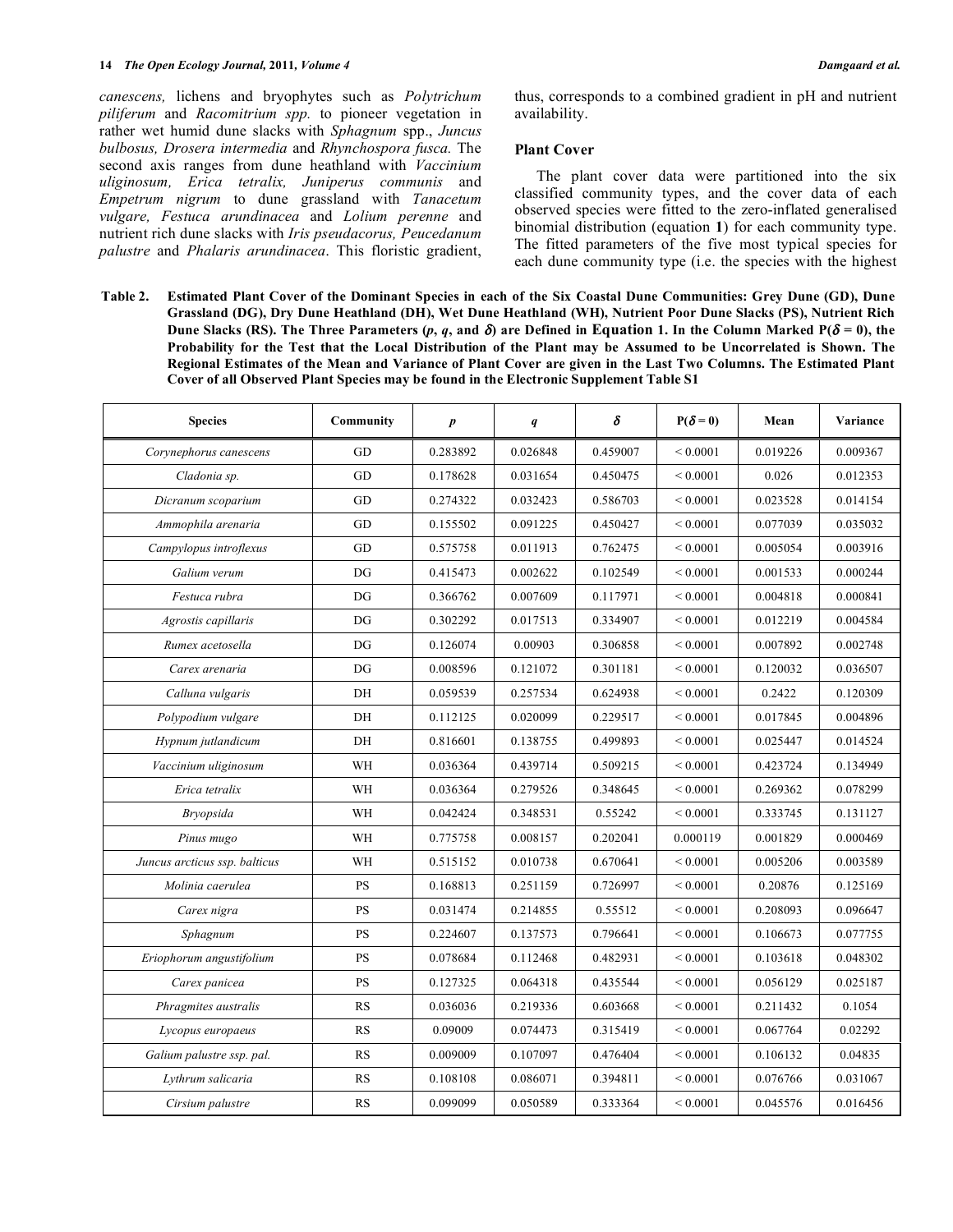indicator value, Damgaard *et al.*, 2008) are shown in Table **2** (the fitted parameters of all the species from all the dune community types may be found in the Electronic Supplement Table **S1**). For most species, the intra-plot correlation was significantly larger than zero, indicating an aggregated spatial distribution of the plant species. There was a significant positive correlation between estimated mean plant cover and the degree of intra-plot correlation ( $P < 0.001$  in all dune community types), suggesting that in order for a plant species to be dominant in a dune community, it either has to be large or rely on clonal propagation. The significant positive correlation of plant cover and spatial aggregation in dune community may be compared to tropical forests, where it has been found that the abundance of trees measured by density, i.e. not corrected for the size of individuals, is negatively correlated to a measure of spatial aggregation (Condit *et al.*, 2000).

#### **Diversity**

The calculated diversity measures of the six dune communities are shown in Table **3**. In the interpretation of the diversity measures, it is important to note that only the higher plants are determined to species level and that the diversity of mosses and lichens are underrepresented in the measures. The most diverse dune community types are dune grasslands and nutrient poor dune slacks. These community types include many species, and none of the species are particularly dominant (high Simpson diversity). The dry dune heathlands also contain many species, but are dominated by relatively few species (low Simpson diversity and high Gini coefficient). The grey dunes are the most species poor dune community, as far as higher plants, but these communities contain many different mosses and lichens that are underrepresented in this study. The Gini coefficients, i.e. inequalities in plant cover, are not significantly different for grey dunes, dune grasslands and nutrient poor dune slacks.

For none of the dune communities the distribution of plant covers departed significantly from a log-normal distribution (LAC not significantly different from one).

#### **DISCUSSION**

The regional and local distribution of plant covers of all the observed plant species in the different coastal dune communities are summarised by the three parameters in the zero-inflated generalised binomial distribution, and generally, the mean estimates of plant cover were roughly as expected for the different coastal dune communities (Christensen, 1989, Willis, 1989), although there was a surprisingly high cover of *Deschampsia flexuosa* in many of the investigated coastal dune communities (Nielsen *et al.*, E pub). We expect that the reporting of the cover and the spatial arrangement of each species separately and conditioned on the presence of a specific plant community using hierarchical pin-point data will enable a more fruitful comparison of mosaic plant communities across regional scales relative to comparing estimates by e.g.  $\alpha$ - and  $\beta$ diversity where a specific spatial sampling design is determined *a priori* (Magurran, 2004, Jost, 2007, Tuomisto, 2010), which is problematic when the plant communities form mosaic patterns that depend on the physical-chemical properties of the micro-environment.

The different summary statistics of diversity and inequality were also in line with the prior plant ecological expectations of the diversity of the different dune plant communities, where the dune grasslands and the nutrient poor dune slacks, generally, are found to be the most diverse plant communities.

Several ecological processes may lead to the same diversity pattern and therefore it is generally problematic to test ecological hypothesis using diversity patterns and the real use of quantifying diversity patterns arise in the comparison among plant communities of the same habitat type across space or time, e.g. in a ecological monitoring programme. However, lately it has been suggested that lognormally distributed abundance curves indicate a relatively undisturbed ecosystem, in the sense that the plant communities may be assumed to be self-organized and little disturbed by exceptional external factors, is still relatively untested and open for discussion. Although, in a metaanalysis of 23 cases, it was found that that departure from a log-normal distribution of abundance increased with disturbance in 19 cases (Halloy and Barratt, 2007). Here it is important to emphasize that in a coastal dune ecosystem, where the plant species are adapted to recurrent events of wind disturbance, wind disturbance cannot be considered an exceptional external factor. On the contrary, if wind disturbance is prevented, e.g. by reducing the normal grazing pressure and allowing trees to establish on the dunes, then

Table 3. Diversity Measures for the Six Dune Community Types. 95% Bootstrap Confidence Intervals are given in Parentheses. The Diversity Measures are Calculated from the Estimates of the Mean Plant Cover in Order to Characterise the **Regional Diversity of the Different Dune Community Types (**γ **- Diversity)**

| <b>Diversity</b><br>measure | Grey dune          | Dune grassland     | Dry dune<br>heathland | Wet dune<br>heathland | <b>Nutrient poor</b><br>dune slack | <b>Nutrient rich</b><br>dune slack |
|-----------------------------|--------------------|--------------------|-----------------------|-----------------------|------------------------------------|------------------------------------|
| $#$ species                 | 117                | 391                | 224                   | 65                    | 249                                | 140                                |
| Shannon                     | $20.9(15.9-27.9)$  | $73.9(55.9 - 107)$ | $15.7(11.9 - 24.8)$   | $12.6(9.1 - 18.1)$    | $46.5(37.9-63.0)$                  | $51.2(43.1 - 63.1)$                |
| Simpson                     | $13.2(9.0 - 18.9)$ | $31.7(24.1-61.7)$  | $8.7(5.5 - 13.5)$     | $8.2(5.1 - 12.9)$     | $23.3(17.6-33.4)$                  | $30.1(23.1 - 40.8)$                |
| Gini                        | $0.87(0.82-0.89)$  | $0.83(0.79-0.87)$  | $0.94(0.90-0.95)$     | $0.86(0.79 - 0.88)$   | $0.84(0.79-0.87)$                  | $0.72(0.66 - 0.76)$                |
| <b>LAC</b>                  | $0.98(0.89-1.02)$  | $0.98(0.90-1.02)$  | $0.97(0.94 - 1.03)$   | $1.02(0.91 - 1.12)$   | $0.99(0.92 - 1.04)$                | $1.00(0.91 - 1.07)$                |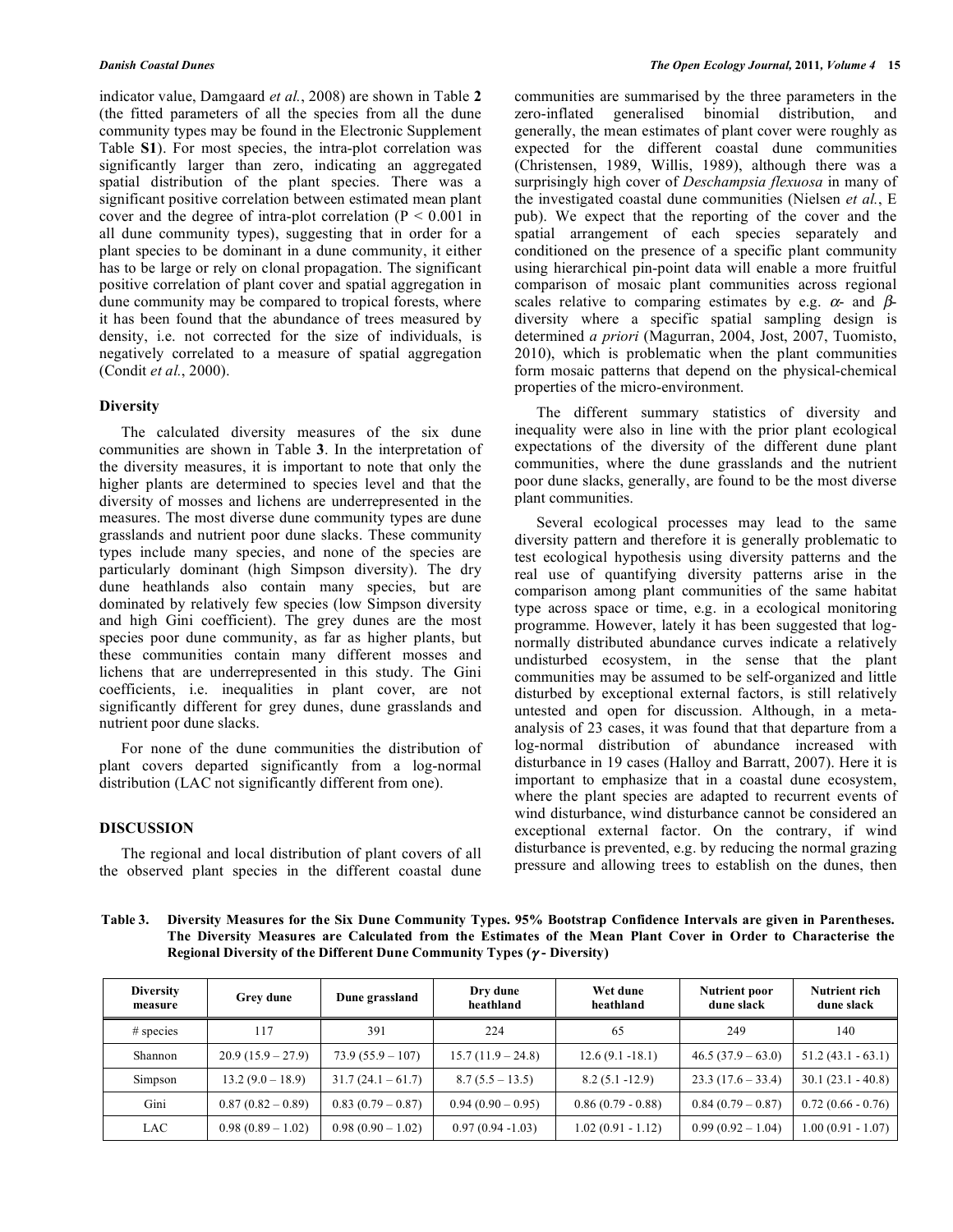the dune ecosystem may be considered to be influenced by an exceptional external factor, and during the following process of succession, the abundance curves may deviate from a log-normal distribution. Our analyses indicate that the monitored Danish dune habitats are in a relatively undisturbed and self-organized condition. It would be interesting though to investigate temporal trends in species composition in the repeated subset of the monitored dune plots and analyze if the magnitude of trends in different communities co-varies with the static indicators for structure and function developed in this study.

In the present study, it is suggested to measure departure from log-normally distributed abundance curves by a method that uses the properties of the Lorenz curve (Damgaard and Weiner, 2000). This method has the advantage that the direction of the departure is measured, i.e., if  $LAC \leq 1$ , the inequality in the distribution of plant cover is primarily caused by relatively many rare species, and if  $LAC > 1$ , the inequality in the distribution of plant cover is primarily caused by a few, very abundant, species (Damgaard and Weiner, 2000). We expect that the added information on the direction of the deviation from the log-normal distribution will be important for interpreting the underlying cause of observed departures from log-normally distributed abundance curves.

#### **SUPPLEMENTARY MATERIAL**

Supplementary material is available on the publishers Web site along with the published article.

#### **REFERENCES**

- Béla, T (1995) Comparison of different methods for diversity ordering. *Journal of Vegetation Science* 6, 283-90.
- Christensen, SN (1989) Floristic and vegetational changes in a permanent plot in a Danish coastal dune heath. *Annals of Botany Fennici* 26, 389-97.
- Condit, R, Ashton, PS, Baker, P, Bunyavejchewin, S, Gunatilleke, S, Gunatilleke, N, Hubbell, SP Foster, RB, Itoh, A, LaFrankie, JV, Lee, HS, Losos, E, Manokaran, N, Sukumar, R & Yamakura, T (2000) Spatial patterns in the distribution of tropical tree species. *Science* 288, 1414-8.
- Cordonnier, T, Courbaud, B, & Franc A (2006) The effect of colonization and competition processes on the relation between disturbance and diversity in plant communities. *Journal of Theoretical Biology* 243, 1-12.
- Dagum, C (1980) The generation and distribution of income, the Lorenz curve and the Gini ratio. *Économie Appliquée* 33, 327-67.
- Damgaard, C (2008) Modelling pin-point plant cover data along an environmental gradient. *Ecological Modellin*g 214, 404-10.
- Damgaard, C (2009) On the distribution of plant abundance data. *Ecological Informatics* 4, 76-82.
- Damgaard, C, Nygaard, B & Nielsen, KE (2008) Danske kystklitter vegetation og jordbundskemi. Analyser af NOVANA data (2004 - 2006). Silkeborg, Danmark, Danmarks Miljøundersøgelser, Aarhus Universitet.
- Damgaard, C, Weiner, J (2000) Describing inequality in plant size or fecundity. *Ecology* 81,1139-42.
- Doody, JP (1994) The coastal dunes of Europe. *Danish dunes - monitoring, management and reseach.* Copenhagen, Denmark, Ministry of the Environment, National Forest and Nature Agency.
- Dufrene, M & Legendre, P (1997) Species assemblages and indicator species: the need for a flexible asymmetrical approach. *Ecological Monograph* 67, 345-66.
- EU (1992) Council Directive 92/43/EEC of 21 May 1992 on the conservation of natural habitats and of wild fauna and flora. European Commision.
- EUNIS (2008) European Topic Centre on Biological Diversity. Consultation Tool on biogeographical assessments of conservation status for species and habitats reported by Member States according to the provisions of Article 17 of the Habitat Directive
- European Commission (2007) Interpretation Manual of European Union Habitats EUR27. Bruxelles, DG Environment. Nature and Biodiversity.
- Fredshavn, J (2004) Teknisk anvisning til kortlægning af terrestriske naturtyper. TA N3-1.01. . Kalø, Danmark, Danmarks Mijøundersøgelser.
- Gini, C (1912) Variabilitá e mutabilita. In: Pizetti E & Salvemini T (Eds.) *Memorie di metodologia statistica (1955).* Rome, Italy, Libreria Eredi Virgilio Veschi.
- Gray, JS (1981) Detecting pollution induced changes in communities using the log-normal distribution of individuals among species. *Marine Pollution Bulletin* 12, 173-6.
- Halloy, SRP & Barratt, BIP (2007) Patterns of abundance and morphology as indicators of ecosystem status: A meta-analysis. *Ecological Complexity,* 4, 128-47.
- Herben, T, During, HJ & Law, R (2000) Statio-temporal patterns in grassland communities. In: Dieckmann U, Law R & Metz JAJ (Eds.) *The geometry of ecological interactions: Simplifying spatial complexity.* Cambridge, Cambridge University Press.
- Jost, L (2007) Partitioning diversity into independent alpha and beta components. *Ecology* 88, 2427-9.
- Kent, MG & Greco CF, Belaoussoff S (1997) Log-normality of biodiversity and abundance in diagnosis and measuring of ecosystemic health: pesticide stress on pollinators on blueberry heaths. *Journal of Applied Ecology* 34, 1122-36.
- Kevan, PG, Greco, CF & Belaoussoff, S (1997) Log-normality of biodiversity and abundance in diagnosis and measuring of ecosystemic health: pesticide stress on pollinators on blueberry heaths. *Journal of Applied Ecology* 34, 1122-36.
- Leibold, MA, Holyoak, M, Mouquet, N, Amarasekare, P, Chase, JM, Hoopes, MF, Holt, RD, Shurin, JB, Law, R, Tilman, D, Loreau, M & Gonzalez, A (2004) The metacommunity concept: a framework for multi-scale community ecology. *Ecology Letters,* 7, 601-13.
- Lorenz,, MO (1905) Methods for measuring the concentration of wealth. *American Statistics Association* 9,209-19.
- MacArthur, RH & Wilson, EO (1967) The theory of island biogeography Princeton, Princeton University Press.
- Magurran, AE (2004) Measuring biological diversity Malden MA, USA, Blackwell.
- McGill, BJ, Etienne, RS, Gray, JS, Alonso, D, Anderson, MJ, Benecha, HK, Dornelas, M, Enquist, BJ, Green, JL, He, F, Hurlbert, AH, Magurran, AE, Marquet, PA, Maurer, BA, Ostling, A, Soykan, CU, Ugland, KI & White, EP (2007) Species abundance distributions: moving beyond single prediction theories to integration within an ecological framework. *Ecology Letters* 10, 995–1015.
- Nielsen, KE, Degn, HJ, Damgaard, C, Bruus, M & Nygaard, B (In press) A native species with invasive behaviour in coastal dunes: evidence for progressing decay and homogenization of habitat types. *Ambio*
- Pacala, S & Levin, SA (1997) Biological generated spatial pattern and the coexistence of competing species. In: Tilman, D & Kareiva, P (Eds.) *Spatial ecology.* The role of space in population dynamics and interspecific interactions*.* Princeton, Princeton University Press.
- Preston, FW (1948) The commonness, and rarity of species. *Ecology* 29, 254-83.
- Rees, M, Condit, R, Crawley, M, Pacala, S, & Tilman D (2001) Long-term studies of vegetation dynamics. *Science* 293, 650-5.
- Sen, A (1973) On economic inequality Oxford, UK, Clarendon.
- Stoll, P &Weiner, J (2000) A neighbourhood view of interactions among individual plants In: Dieckmann U, Law R & Metz JAJ (Eds.) *The geometry of ecological interactions: Simplifying spatial complexity.* Cambridge, Cambridge University Press.
- Sugihara, G (1980) Minimal community structure: an explanation of species abundance patterns. *American Naturalist* 116, 770-87.
- Svendsen, LM, van der Bijl, L, Boutrup, S & Norup, B (2005) *NOVANA. National monitoring and assessment programme for the aquatic and terrestrial environments. Programme description - part 2.,* Silkeborg, Denmark, National Environmental Research Institute.
- Tuomisto, H (2010) A diversity of beta diversities: straightening up a concept gone awry. Part 1. Defining beta diversity as a function of alpha and gamma diversity. *Ecography* 33, 2-22.